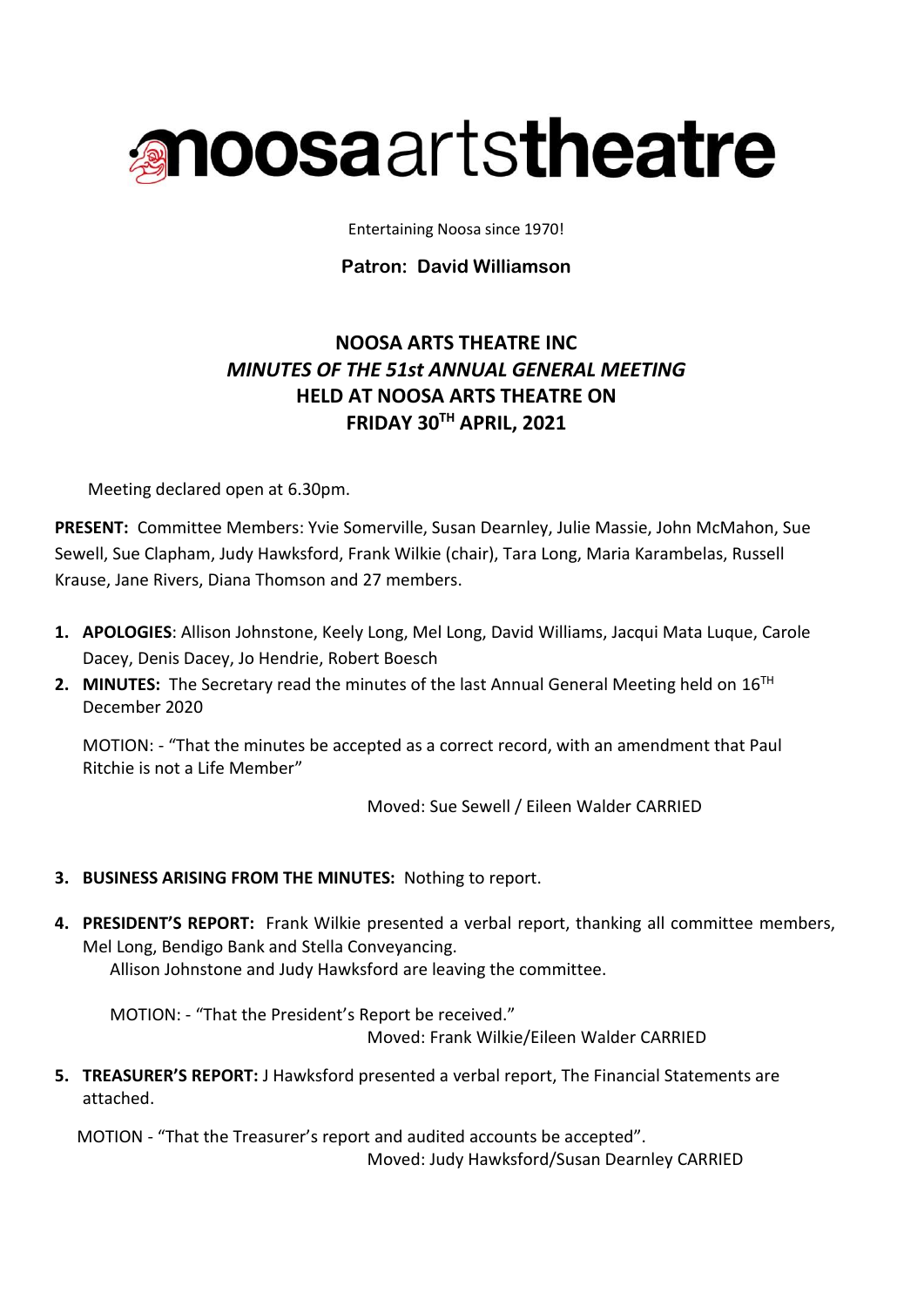Judy thanked Mel Long for her accounting input, Jane Rivers, Margaret Courtney and Sue Clapham for filing the theatre's history and Secret Men's Business for their continued maintenance in the theatre.

**6. AUDITOR's REPORT** Judy Hawksford read the report from Coolum Auditors

## **7. APPOINTMENT OF AUDITOR**

MOTION – That the appointment of Auditor be reviewed. Moved Judy Hawksford/Sue Clapham CARRIED

### **8. ELECTION OF OFFICE BEARERS AND COMMITTEE:**

The President, Frank Wilkie vacated the chair and asked former President, Paul Ritchie, to commence the elections. Paul Ritchie announced Frank Wilkie as President as his was the only nomination received for the position.

Frank took the chair and announced that "In response to the call for nominations for the executive positions of the committee, we received and accepted one nomination for the positions of Senior Vice President, Second Vice President, Treasurer and Secretary. He declared the following positions elected:

Senior Vice President – **Susan Dearnley**, Second Vice President- **Jane Rivers**,

#### Secretary- **Sue Sewell**

There was one nomination for Treasurer

**MOTION** That **Andrew Moon** be elected as Treasurer Moved Jane Rivers, Seconded John McMahon

Frank read the written nominations received for the remainder of the management committee and declared the following elected:

 **John McMahon, Di Thomson, Yvie Somerville, Maria Karambelas, Tara Long, Julie Massie, Sue Clapham, Robert Boesch.**

Frank then called for nominations from the Floor for the remaining Management Committee positions.

| Jo Hendrie            | Moved Frank Wilkie/Jane Rivers  |
|-----------------------|---------------------------------|
| <b>Russell Krause</b> | Moved: Frank Wilkie/Jane Rivers |

All CARRIED.

#### **APPEALS COMMITTEE:**

The President then called for nominations for the Appeals Committee. The following people were then nominated and appointed: Jannine Ritchie, Nelson Tomlin, Philip Somerville, Eileen Walder, Donald Grant

#### **9. CHANGES TO THE CONSTITUTION**

#### **Motions as outlined in the Agenda**

**Motion 1** Moved Frank Wilkie, Seconded Allison Johnstone CARRIED

**Motion 2** Moved Frank Wilkie, seconded Jane Rivers CARRIED